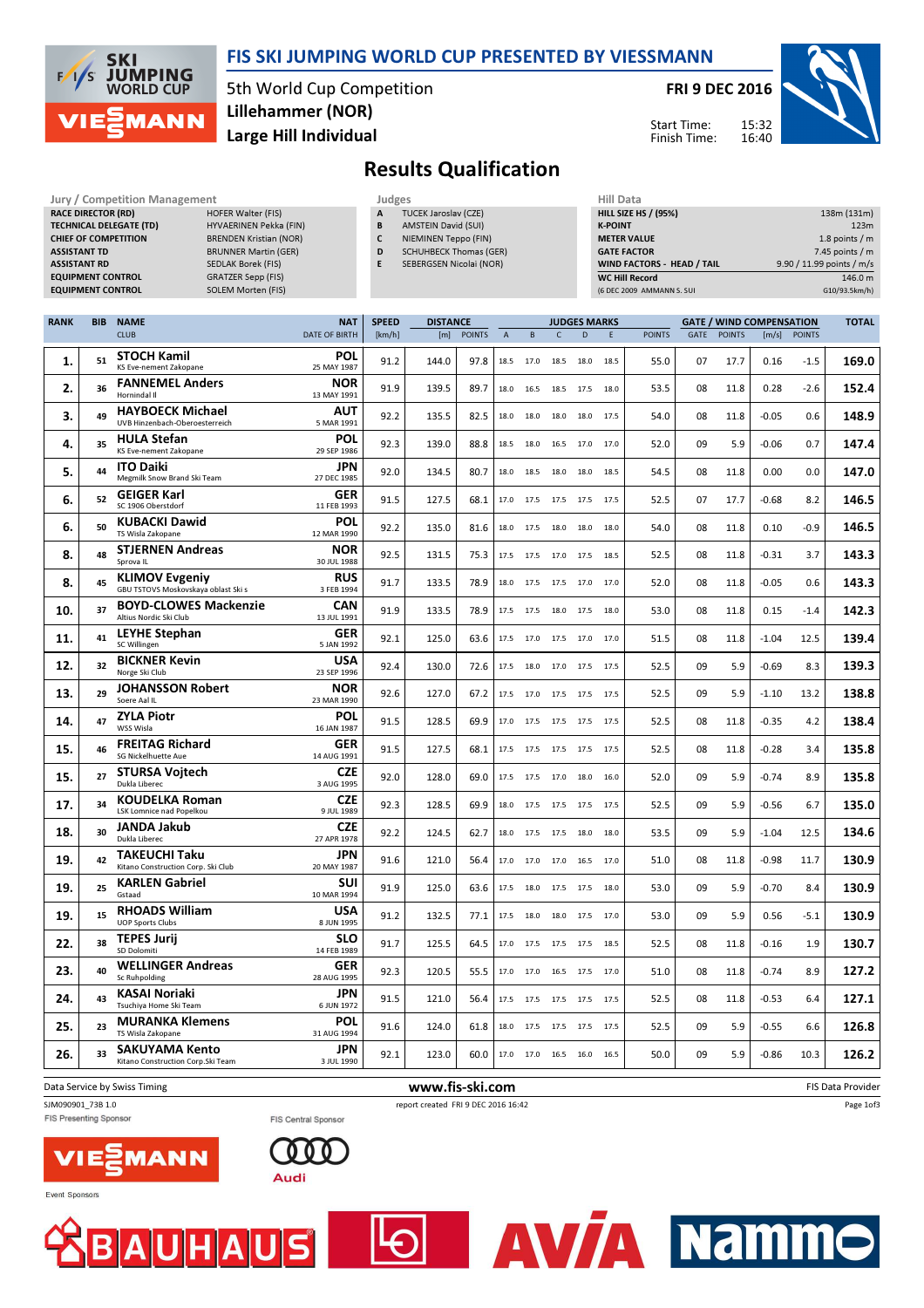



5th World Cup Competition Large Hill Individual Lillehammer (NOR)

FRI 9 DEC 2016

Start Time: Finish Time:

**AVTA Namme** 



## Results Qualification

| <b>RANK</b>          | <b>BIB</b>              | <b>NAME</b>                                                 | <b>NAT</b>                | <b>SPEED</b><br><b>DISTANCE</b><br><b>GATE / WIND COMPENSATION</b><br><b>JUDGES MARKS</b> |       |               |      |           | <b>TOTAL</b> |                          |        |               |             |               |         |               |       |
|----------------------|-------------------------|-------------------------------------------------------------|---------------------------|-------------------------------------------------------------------------------------------|-------|---------------|------|-----------|--------------|--------------------------|--------|---------------|-------------|---------------|---------|---------------|-------|
|                      |                         | <b>CLUB</b>                                                 | <b>DATE OF BIRTH</b>      | [km/h]                                                                                    | [m]   | <b>POINTS</b> | A    | B         | $\mathsf{C}$ | D                        | E      | <b>POINTS</b> | <b>GATE</b> | <b>POINTS</b> | [m/s]   | <b>POINTS</b> |       |
| 27.                  | $\mathbf{1}$            | <b>ZHAPAROV Marat</b><br>Ski Club VKO                       | KAZ<br>25 AUG 1985        | 92.9                                                                                      | 121.0 | 56.4          | 17.0 | 16.5      | 17.0         | 17.0                     | 16.5   | 50.5          | 10          |               | $-1.55$ | 18.6          | 125.5 |
| 28.                  | 39                      | <b>AMMANN Simon</b><br><b>SSC Toggenburg</b>                | SUI<br>25 JUN 1981        | 91.4                                                                                      | 122.0 | 58.2          | 17.5 | 16.0      | 16.5         | 16.0                     | 16.5   | 49.0          | 08          | 11.8          | -0.48   | 5.8           | 124.8 |
| 28.                  | 14                      | <b>DEZMAN Nejc</b><br>SK Triglav Kranj                      | SLO<br>7 DEC 1992         | 91.4                                                                                      | 130.5 | 73.5          | 18.0 | 17.5      | 18.0 17.5    |                          | 17.5   | 53.0          | 09          | 5.9           | 0.83    | $-7.6$        | 124.8 |
| 30.                  | 18                      | <b>SCHIFFNER Markus</b><br>UVB Hinzenbach-Oberoesterreich   | AUT<br>5 JUN 1992         | 92.5                                                                                      | 117.5 | 50.1          | 17.0 | 17.0      | 17.0         | 17.0                     | 17.0   | 51.0          | 09          | 5.9           | $-1.02$ | 12.2          | 119.2 |
| 31.                  | 22                      | <b>VANCURA Tomas</b><br>TJ Dukla Liberec                    | <b>CZE</b><br>10 SEP 1996 | 91.2                                                                                      | 120.0 | 54.6          | 17.0 | 16.5      | 16.0 17.0    |                          | 15.5   | 49.5          | 09          | 5.9           | $-0.24$ | 2.9           | 112.9 |
| 32.                  | 17                      | <b>HAUER Joachim</b><br><b>Bekkelaget SK</b>                | NOR<br>2 FEB 1991         | 92.1                                                                                      | 117.0 | 49.2          | 17.5 | 16.5      |              | 17.0 17.0                | 17.0   | 51.0          | 09          | 5.9           | $-0.53$ | 6.4           | 112.5 |
| 33.                  | 5                       | <b>KORNILOV Denis</b><br>Sdushor CSP N. Novgorod Dinamo     | <b>RUS</b><br>17 AUG 1986 | 93.0                                                                                      | 115.0 | 45.6          |      | 16.0 16.5 | 16.5 16.5    |                          | - 16.5 | 49.5          | 10          |               | $-1.33$ | 15.9          | 111.0 |
| 34.                  | 31                      | <b>FORFANG Johann Andre</b><br>Tromsoe Skiklubb             | NOR<br>4 JUL 1995         | 92.3                                                                                      | 115.5 | 46.5          | 17.0 | 16.5      | 16.5 16.5    |                          | 17.0   | 50.0          | 09          | 5.9           | $-0.64$ | 7.7           | 110.1 |
| 35.                  | 28                      | <b>HLAVA Lukas</b><br>Dukla Liberec                         | <b>CZE</b><br>10 SEP 1984 | 92.3                                                                                      | 112.0 | 40.2          |      | 17.0 16.5 |              | 16.0 16.5                | 16.5   | 49.5          | 09          | 5.9           | $-0.96$ | 11.5          | 107.1 |
| 36.                  | $\overline{\mathbf{4}}$ | <b>ZNISZCZOL Aleksander</b><br>WSS Wisla                    | POL<br>8 MAR 1994         | 93.1                                                                                      | 108.5 | 33.9          | 16.5 | 15.5      | 16.0 16.5    |                          | 16.5   | 49.0          | 10          |               | $-1.92$ | 23.0          | 105.9 |
| 37.                  | 21                      | <b>DESCHWANDEN Gregor</b><br>Horw                           | SUI<br>27 FEB 1991        | 91.7                                                                                      | 116.0 | 47.4          | 17.0 | 16.0      |              | 16.5 16.5 17.0           |        | 50.0          | 09          | 5.9           | $-0.06$ | 0.7           | 104.0 |
| 37.                  | $\overline{2}$          | <b>AIGNER Clemens</b><br>SV Innsbruck-Bergisel-Tirol        | AUT<br>2 FEB 1993         | 93.2                                                                                      | 109.0 | 34.8          | 16.5 | 16.5      | 16.0         | 16.0                     | 16.0   | 48.5          | 10          |               | $-1.73$ | 20.7          | 104.0 |
| 39.                  | 19                      | <b>LANISEK Anze</b><br><b>Ssk Menges</b>                    | SLO<br>20 APR 1996        | 91.7                                                                                      | 107.5 | 32.1          | 17.0 | 16.5      | 17.0 16.5    |                          | 16.5   | 50.0          | 09          | 5.9           | -0.84   | 10.1          | 98.1  |
| 40.                  | 13                      | <b>LAMY CHAPPUIS Ronan</b><br>Bois D'amont                  | <b>FRA</b><br>10 SEP 1993 | 94.2                                                                                      | 117.0 | 49.2          |      | 17.5 17.0 | 17.0 17.0    |                          | 17.5   | 51.5          | 12          | $-11.8$       | -0.76   | 9.1           | 98.0  |
|                      |                         |                                                             |                           |                                                                                           |       |               |      |           |              |                          |        |               |             |               |         |               |       |
| <b>Not Qualified</b> |                         |                                                             |                           |                                                                                           |       |               |      |           |              |                          |        |               |             |               |         |               |       |
| 41.                  | 26                      | <b>LARINTO Ville</b><br>Lahden Hiihtoseura                  | <b>FIN</b><br>11 APR 1990 | 92.3                                                                                      | 107.5 | 32.1          | 16.5 | 16.5      | 16.0         | 16.5                     | 16.5   | 49.5          | 09          | 5.9           | $-0.51$ | 6.1           | 93.6  |
| 42.                  | 24                      | <b>TROFIMOV Roman Sergeevich</b><br>Sdushor CSP N. Novgorod | <b>RUS</b><br>19 NOV 1989 | 92.0                                                                                      | 106.0 | 29.4          | 16.5 | 16.0      | 16.0         | 16.5                     | 16.5   | 49.0          | 09          | 5.9           | $-0.73$ | 8.8           | 93.1  |
| 43.                  | 3                       | <b>WANK Andreas</b><br>SC Hinterzarten                      | GER<br>18 FEB 1988        | 93.7                                                                                      | 106.0 | 29.4          | 16.0 | 14.0      | 13.0         | 14.0                     | 14.0   | 42.0          | 10          |               | $-1.79$ | 21.5          | 92.9  |
| 44.                  | $\overline{7}$          | <b>KOBAYASHI Ryoyu</b><br>Tsuchiya Home Ski Team            | JPN<br>8 NOV 1996         | 92.9                                                                                      | 110.0 | 36.6          | 16.5 | 16.0      | 15.5 16.0    |                          | 16.5   | 48.5          | 10          |               | $-0.58$ | 7.0           | 92.1  |
| 45.                  | 12                      | <b>GLASDER Michael</b><br>Norge Ski Club                    | <b>USA</b><br>27 MAR 1989 | 94.1                                                                                      | 110.0 | 36.6          | 16.5 | 16.0      | 16.0         | 16.0                     | 16.5   | 48.5          | 12          | $-11.8$       | $-1.44$ | 17.3          | 90.6  |
| 46.                  | 16                      | <b>NOMME Martti</b><br>Andsumae Skiclub                     | EST<br>7 AUG 1993         | 91.4                                                                                      | 108.5 | 33.9          | 16.5 | 16.5      | 16.5 16.0    |                          | 16.5   | 49.5          | 09          | 5.9           | $-0.09$ | 1.1           | 90.4  |
| 47.                  | 20                      | <b>MUMINOV Sabirzhan</b><br>Almaty                          | KAZ<br>16 APR 1994        | 92.0                                                                                      | 103.5 | 24.9          | 16.5 | 15.5      | 16.0         | 16.0                     | 15.0   | 47.5          | 09          | 5.9           | $-0.39$ | 4.7           | 83.0  |
| 48.                  | 11                      | <b>MATURA Jan</b><br>Dukla Liberec                          | <b>CZE</b><br>29 JAN 1980 | 93.9                                                                                      | 104.0 | 25.8          |      | 17.0 15.0 | 16.0 15.5    |                          | 16.0   | 47.5          | 12          | $-11.8$       | $-1.72$ | 20.6          | 82.1  |
| 49.                  | 10                      | <b>PEIER Killian</b><br>Vallee du Joux                      | SUI<br>28 MAR 1995        | 93.7                                                                                      | 102.0 | 22.2          |      |           |              | 16.5 15.5 16.0 16.0      | 16.5   | 48.5          | 12          | $-11.8$       | $-1.60$ | 19.2          | 78.1  |
| 50.                  | 9                       | <b>AHONEN Janne</b><br>Lahden Hiihtoseura                   | FIN<br>11 MAY 1977        | 93.4                                                                                      | 97.0  | 13.2          |      |           |              | 16.0 15.5 15.5 15.5 16.5 |        | 47.0          | 10          |               | $-1.43$ | 17.1          | 77.3  |
| 51.                  | 6                       | <b>HVALA Jaka</b><br>Ssk Ponikve                            | <b>SLO</b><br>15 JUL 1993 | 93.1                                                                                      | 89.0  | -1.2          |      |           |              | 13.5 13.5 13.5 14.0 13.5 |        | 40.5          | 10          |               | $-1.03$ | 12.3          | 51.6  |
|                      |                         |                                                             |                           |                                                                                           |       |               |      |           |              |                          |        |               |             |               |         |               |       |
| Prequalified         |                         |                                                             |                           |                                                                                           |       |               |      |           |              |                          |        |               |             |               |         |               |       |
|                      | 53                      | <b>EISENBICHLER Markus</b><br><b>TSV Siegsdorf</b>          | <b>GER</b><br>3 APR 1991  | 91.5                                                                                      | 126.5 | 66.3          |      |           |              |                          |        |               | 07          | 17.7          | $-0.82$ | 9.8           |       |
|                      | 54                      | <b>DESCOMBES SEVOIE Vincent</b><br>Douanes - Chamonix       | <b>FRA</b><br>9 JAN 1984  | 91.4                                                                                      | 127.0 | 67.2          |      |           |              |                          |        |               | 07          | 17.7          | $-0.72$ | 8.6           |       |
|                      | 55                      | <b>KOFLER Andreas</b><br>SV Innsbruck-Bergisel-Tirol        | <b>AUT</b><br>17 MAY 1984 | 91.4                                                                                      | 120.0 | 54.6          |      |           |              |                          |        |               | 07          | 17.7          | $-0.80$ | 9.6           |       |

Data Service by Swiss Timing **EXECUTE:** The Service by Swiss Timing The Service of the Service of the Service of the Service of the Service of the Service of the Service of the Service of the Service of the Service of the SJM090901\_73B 1.0 report created FRI 9 DEC 2016 16:42 Page 2of3 FIS Presenting Sponsor FIS Central Sponsor

 $\Theta$ 





Event Sponsors